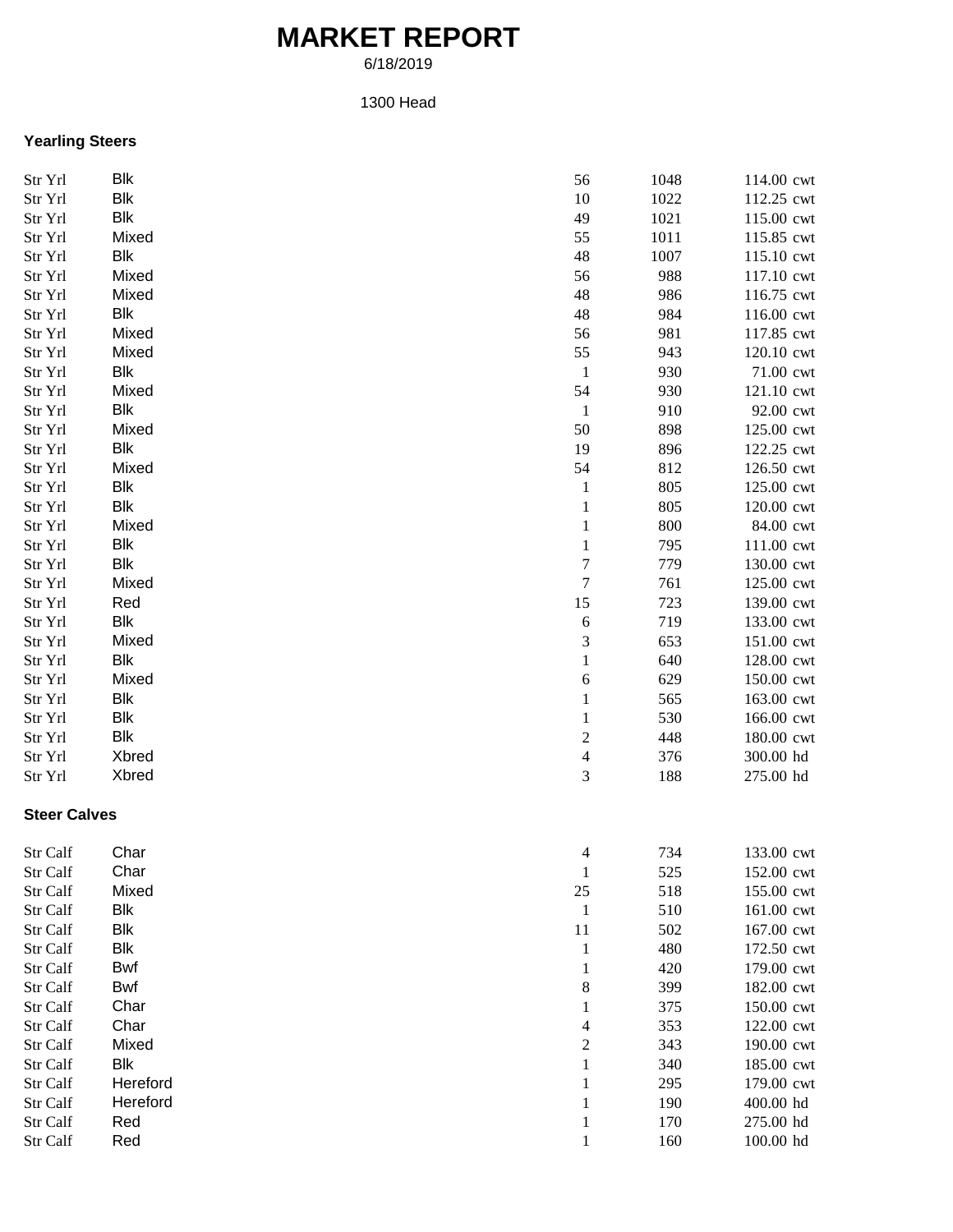# **Yearling Heifers**

| Hfr Yrl              | <b>Blk</b> | $\mathbf{1}$            | 965 | 80.00 cwt  |
|----------------------|------------|-------------------------|-----|------------|
| Hfr Yrl              | Mixed      | 3                       | 887 | 106.00 cwt |
| Hfr Yrl              | <b>Blk</b> | 12                      | 858 | 115.50 cwt |
| Hfr Yrl              | <b>Blk</b> | $\mathbf{1}$            | 840 | 91.00 cwt  |
| Hfr Yrl              | <b>Blk</b> | 58                      | 834 | 119.25 cwt |
| Hfr Yrl              | <b>Blk</b> | 9                       | 821 | 117.25 cwt |
| Hfr Yrl              | Mixed      | 52                      | 820 | 119.50 cwt |
| Hfr Yrl              | Mixed      | 88                      | 820 | 118.60 cwt |
| Hfr Yrl              | Hereford   | $\mathbf{1}$            | 800 | 113.00 cwt |
| Hfr Yrl              | Red        | $\overline{\mathbf{c}}$ | 758 | 98.00 cwt  |
| Hfr Yrl              | Mixed      | 3                       | 735 | 113.00 cwt |
| Hfr Yrl              | Mixed      | $\sqrt{6}$              | 728 | 127.00 cwt |
| Hfr Yrl              | Mixed      | 12                      | 725 | 127.50 cwt |
| Hfr Yrl              | Mixed      | 10                      | 709 | 126.75 cwt |
| Hfr Yrl              | Blk        | $\mathbf{1}$            | 685 | 127.00 cwt |
| Hfr Yrl              | Blk        | $\mathbf 1$             | 685 | 120.00 cwt |
| Hfr Yrl              | Mixed      | $\sqrt{ }$              | 611 | 131.50 cwt |
| Hfr Yrl              | <b>Blk</b> | $\mathbf{1}$            | 560 | 10.00 cwt  |
| Hfr Yrl              | <b>Bwf</b> | 13                      | 559 | 138.50 cwt |
| Hfr Yrl              | <b>Blk</b> | $\mathbf{1}$            | 545 | 136.00 cwt |
| Hfr Yrl              | <b>Blk</b> | 3                       | 543 | 141.50 cwt |
| Hfr Yrl              | Mixed      | 3                       | 520 | 135.00 cwt |
| Hfr Yrl              | Mixed      | 13                      | 515 | 140.50 cwt |
| Hfr Yrl              | Mixed      | 9                       | 481 | 148.00 cwt |
| Hfr Yrl              | Xbred      | 3                       | 393 | 300.00 hd  |
|                      |            |                         |     |            |
| <b>Heifer Calves</b> |            |                         |     |            |
| Hfr Calf             | Char       | $\mathbf{1}$            | 600 | 122.00 cwt |
| Hfr Calf             | <b>Blk</b> | 3                       | 543 | 128.00 cwt |
| Hfr Calf             | Mixed      | 13                      | 520 | 135.00 cwt |
| Hfr Calf             | <b>Blk</b> | 8                       | 509 | 142.50 cwt |
| Hfr Calf             | Mixed      | 4                       | 500 | 139.00 cwt |
| Hfr Calf             | <b>Blk</b> | $\mathbf{1}$            | 425 | 136.00 cwt |
| Hfr Calf             | <b>Blk</b> | $\sqrt{ }$              | 422 | 152.00 cwt |
| Hfr Calf             | Mixed      | 5                       | 422 | 150.00 cwt |
| Hfr Calf             | Bwf        | 2                       | 410 | 145.00 cwt |
| Hfr Calf             | <b>Blk</b> | $\mathbf{1}$            | 410 | 136.00 cwt |
| <b>Hfr Calf</b>      | <b>Blk</b> | 5                       | 350 | 155.00 cwt |
| Hfr Calf             | Char       | 1                       | 315 | 150.00 cwt |
| Hfr Calf             | Mixed      | 3                       | 217 | 400.00 hd  |
| Hfr Calf             | Mixed      | $\overline{c}$          | 215 | 400.00 hd  |
| Hfr Calf             | <b>Blk</b> | 1                       | 205 | 350.00 hd  |
| Hfr Calf             | <b>Blk</b> | 1                       | 95  | 200.00 hd  |
| Hfr Calf             | Bwf        | 1                       | 85  | 170.00 hd  |
| <b>Bull Calves</b>   |            |                         |     |            |
|                      |            |                         |     |            |
| <b>Bull Calf</b>     | Blk        | $\mathbf{1}$            | 920 | 100.00 cwt |
| <b>Bull Calf</b>     | Mixed      | 3                       | 505 | 150.00 cwt |
| <b>Bull Calf</b>     | <b>Blk</b> | $\mathbf{1}$            | 420 | 175.00 hd  |
| <b>Bull Calf</b>     | Bwf        | 3                       | 387 | 177.00 cwt |
| <b>Bull Calf</b>     | <b>Blk</b> | 1                       | 370 | 163.00 cwt |
| <b>Bull Calf</b>     | Blk        | 1                       | 330 | 175.00 cwt |
| <b>Bull Calf</b>     | Bwf        |                         | 295 | 660.00 hd  |
| <b>Bull Calf</b>     | <b>Blk</b> |                         | 235 | 300.00 hd  |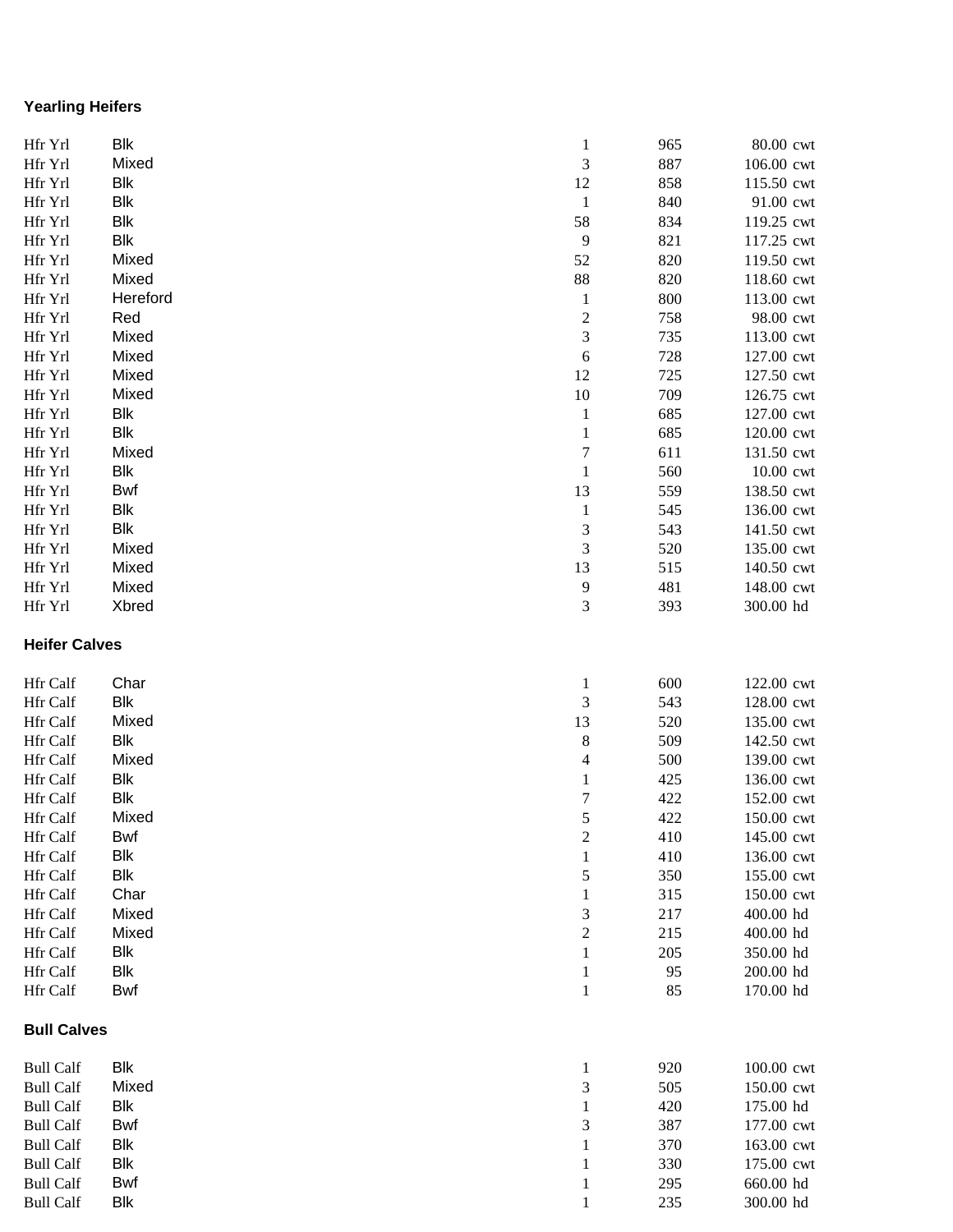| <b>Bull Calf</b> | Bwf        | $\mathbf{1}$   | 200  | 385.00 hd  |
|------------------|------------|----------------|------|------------|
| <b>Bull Calf</b> | Mixed      | $\overline{c}$ | 188  | 400.00 hd  |
| <b>Bull Calf</b> | <b>Blk</b> | 3              | 173  | 350.00 hd  |
| <b>Bull Calf</b> | <b>Bwf</b> | $\mathbf{1}$   | 90   | 200.00 hd  |
| <b>Pairs</b>     |            |                |      |            |
| Pair             | Mixed      | $\overline{4}$ | 1361 | 1385.00 pr |
| Pair             | <b>Blk</b> | 5              | 1331 | 1350.00 pr |
| Pair             | <b>Blk</b> | 5              | 1330 | 1375.00 pr |
| Pair             | <b>Blk</b> | 5              | 1276 | 1450.00 pr |
| Pair             | <b>Blk</b> | $\,1$          | 1260 | 1000.00 pr |
| Pair             | Mixed      | $\overline{4}$ | 1221 | 1275.00 pr |
| Pair             | <b>Blk</b> | $\mathbf{1}$   | 1220 | 1075.00 pr |
| Pair             | <b>Blk</b> | $\,1$          | 1215 | 1575.00 pr |
| Pair             | <b>Blk</b> | $\mathbf{1}$   | 1200 | 1050.00 pr |
| Pair             | Red        | $\,1$          | 960  | 1000.00 pr |
| <b>Cows</b>      |            |                |      |            |
| Cow              | Xbred      | $\mathbf{1}$   | 1515 | 1050.00 hd |
| Cow              | Xbred      | $\,1$          | 1515 | 975.00 hd  |
| Cow              | <b>Blk</b> | $\,1$          | 1425 | 950.00 hd  |
| Cow              | <b>Blk</b> | $\,1$          | 1365 | 925.00 hd  |
| Cow              | <b>Blk</b> | $\overline{c}$ | 1363 | 1325.00 hd |
| Cow              | Red        | $\,1$          | 1345 | 62.50 cwt  |
| Cow              | <b>Blk</b> | 3              | 1327 | 1100.00 hd |
| Cow              | <b>Blk</b> | $\,1$          | 1295 | 1060.00 hd |
| Cow              | <b>Blk</b> | $\,1$          | 1270 | 875.00 hd  |
| Cow              | Mixed      | 3              | 1252 | 65.00 cwt  |
| Cow              | Mixed      | $\overline{c}$ | 1250 | 64.00 cwt  |
| Cow              | Bwf        | $\,1$          | 1240 | 1275.00 hd |
| Cow              | Mixed      | $\overline{c}$ | 1240 | 800.00 hd  |
| Cow              | Blk        | $\mathbf{1}$   | 1225 | 66.00 cwt  |
| Cow              | <b>Blk</b> | 4              | 1189 | 1300.00 hd |
| Cow              | Mixed      | $\overline{c}$ | 1138 | 785.00 hd  |
| Cow              | <b>Blk</b> | $\overline{c}$ | 1135 | 63.50 cwt  |
| Cow              | Bwf        | 1              | 1125 | 58.50 cwt  |
| Cow              | <b>Bwf</b> | 1              | 1105 | 60.00 cwt  |
| Cow              | <b>Blk</b> | 4              | 1101 | 61.00 cwt  |
| Cow              | <b>Blk</b> | 6              | 1098 | 61.50 cwt  |
| Cow              | <b>Blk</b> | 1              | 1090 | 59.00 cwt  |
| Cow              | Char       | 1              | 1090 | 61.00 cwt  |
| Cow              | <b>Blk</b> | 1              | 1080 | 950.00 hd  |
| Cow              | <b>Blk</b> | 1              | 1080 | 57.00 cwt  |
| Cow              | <b>Blk</b> | 1              | 1055 | 62.00 cwt  |
| Cow              | <b>Blk</b> | 1              | 1045 | 64.00 cwt  |
| Cow              | Bwf        | 1              | 1005 | 50.00 cwt  |
| Cow              | Bwf        | 1              | 995  | 35.00 cwt  |
| Cow              | Mixed      | $\overline{c}$ | 973  | 63.50 cwt  |
| Cow              | <b>Blk</b> | $\mathbf{2}$   | 965  | 54.00 cwt  |
| Cow              | <b>Blk</b> | 1              | 830  | 45.00 cwt  |
| Cow              | Rwf        | 1              | 810  | 69.00 cwt  |
| Cow              | <b>Blk</b> | $\overline{2}$ | 803  | 61.00 cwt  |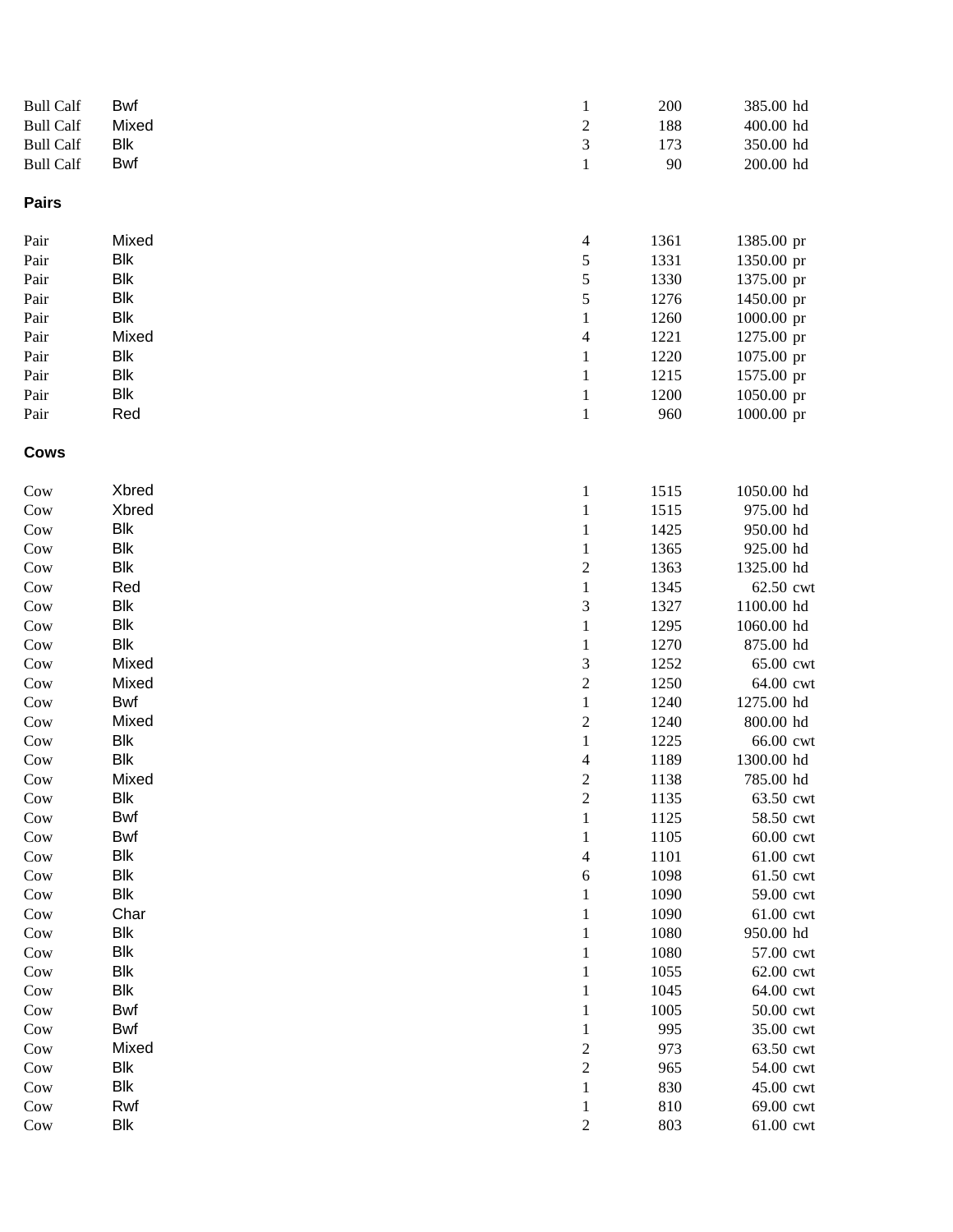# **Bulls**

| <b>Blk Bull</b> | Blk        |  |   | 2155 | 84.00 cwt |
|-----------------|------------|--|---|------|-----------|
| <b>Blk Bull</b> | Blk        |  |   | 1760 | 81.50 cwt |
| <b>Blk Bull</b> | Blk        |  |   | 1630 | 83.50 cwt |
| <b>Blk Bull</b> | Blk        |  |   | 1625 | 77.50 cwt |
| <b>Blk Bull</b> | Blk        |  |   | 1610 | 80.50 cwt |
| <b>Blk Bull</b> | Blk        |  |   | 1585 | 72.00 cwt |
| <b>Blk Bull</b> | Blk        |  |   | 1545 | 80.50 cwt |
| <b>Blk Bull</b> | Blk        |  |   | 1375 | 67.50 cwt |
| Char Bull       | Char       |  | 2 | 1033 | 84.00 cwt |
| Bwf Bull        | <b>Bwf</b> |  |   | 1025 | 86.00 cwt |
|                 |            |  |   |      |           |